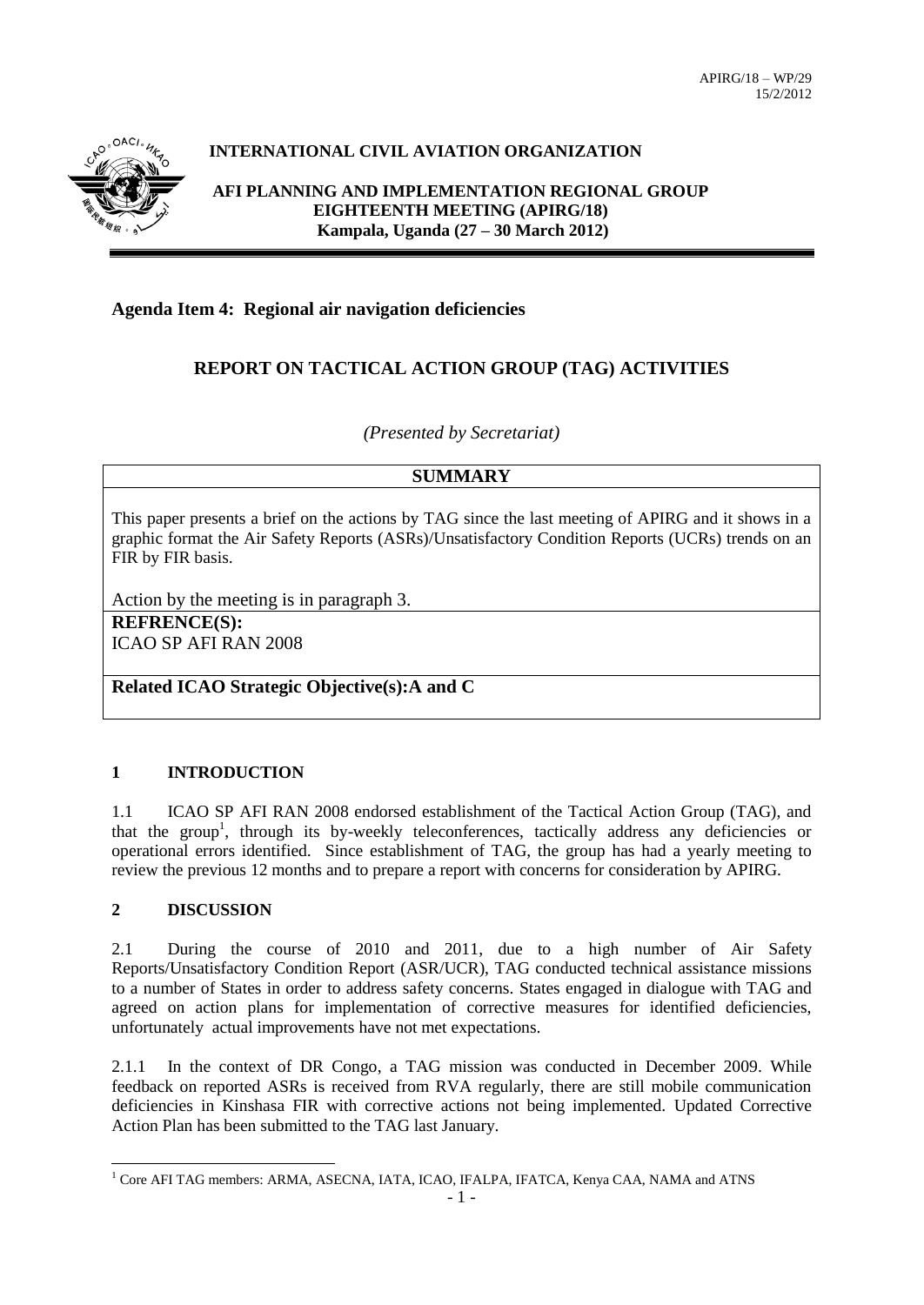2.1.2 In relation to Zimbabwe, a TAG mission was conducted in December 2009 and found to be effective in addressing safety related issues and lower number of ASRs/UCRs is evidence of improvement.

2.1.3 In the context of Angola, a TAG mission was conducted in May 2010. While mobile communication (VHF) has improved, there is still, however, a high number of reported ASRs (Airprox; ATS Incidents; Communications and Aircrafts operating in RVSM airspace without RVSM approval). TAG is very concerned by the lack of feedback from either INAVIC or ENANA. No update on Corrective Action Plan has been received.

2.1.4 In relation to Nigeria, a TAG mission was conducted in May 2011. While feedback on reported ASRs is received from NAMA regularly, there are still mobile communication deficiencies in the NW and NE sectors, as well issues with ATS/DS and AFTN. Updated Corrective Action Plan has been submitted to TAG in February.

2.1.5 In the context of the Botswana and South Africa co-ordination failures and further to the meeting between the Botswana and South Africa ANSP on 18 April 2011, which resulted in the proposal of sharing surveillance information being rejected and the implementation of an AIRAC supplement with additional ATM procedures to mitigate against the co-ordination failures, a TAG mission was conducted in January 2012 due to the continuing high number of coordination issues between Gaborone and Johannesburg ACC's. At the time of writing this WP, TAG could not yet assess the effectiveness of implemented corrective actions.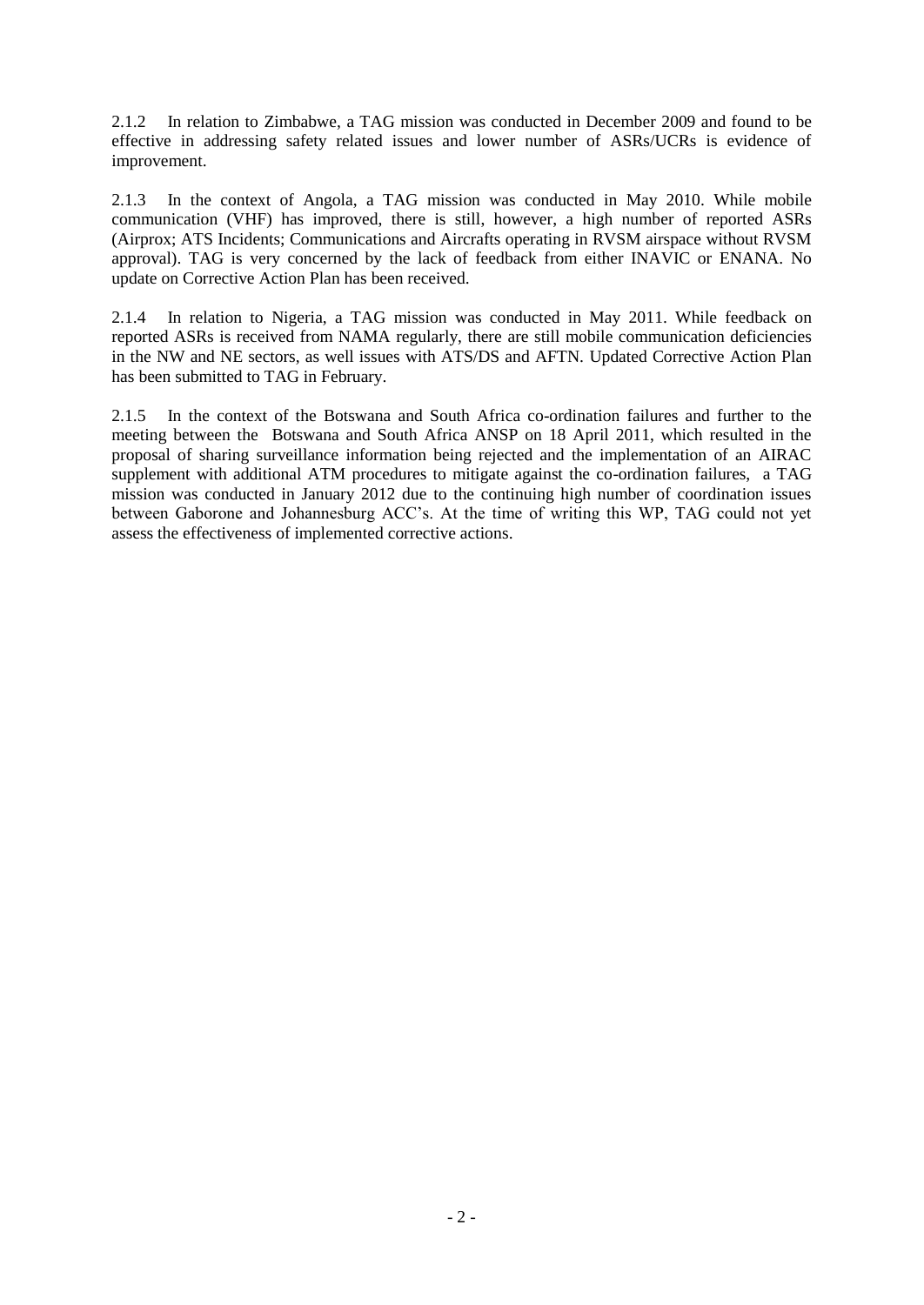# 2.2 **Statistics on ASR/UCR since establishment of TAG**<sup>2</sup>

## **2.2.1 Total number of ASRs/UCRs per FIR reported to TAG**



\* No of ASRs as recorded prior to implementation of "No-fly" zone

| FIRs where 5 or more ASRs/UCRs were recorded in 2011 |  |  |
|------------------------------------------------------|--|--|
|------------------------------------------------------|--|--|

| Luanda             | 101 ASRs | Accra                | 13 ASRs | Lilongwe       | 5 ASRs |
|--------------------|----------|----------------------|---------|----------------|--------|
| Kinshasa           | 37 ASRs  | Khartoum             | 12 ASRs | <b>Nairobi</b> | 5 ASRs |
| <b>Brazzaville</b> | 36 ASRs  | <b>Dakar</b>         | 11 ASRs |                |        |
| Kano               | 33 ASRs  | <b>Dakar Oceanic</b> | 10 ASRs |                |        |
| Gaborone           | 27 ASRs  | Addis                | 8 ASRs  |                |        |
| Johannesburg       | 26 ASRs  | Dar es Salaam        | 8 ASRs  |                |        |
| Harare             | 22 ASRs  | Mogadishu            | 8 ASRs  |                |        |
| <b>Beira</b>       | 21 ASRs  | Entebbe              | 6 ASRs  |                |        |
| Lusaka             | 17 ASRs  | N'Diamena            | 6 ASRs  |                |        |
| <b>Niamey</b>      | 14 ASRs  | <b>Tripoli</b>       | 6 ASRs  |                |        |

| Accra                | 13 ASRs |  |  |  |
|----------------------|---------|--|--|--|
| Khartoum             | 12 ASRs |  |  |  |
| Dakar                | 11 ASRs |  |  |  |
| <b>Dakar Oceanic</b> | 10 ASRs |  |  |  |
| Addis                | 8 ASRs  |  |  |  |
| Dar es Salaam        | 8 ASRs  |  |  |  |
| Mogadishu            | 8 ASRs  |  |  |  |
| <b>Entebbe</b>       | 6 ASRs  |  |  |  |
| N'Djamena            | 6 ASRs  |  |  |  |
| <b>Tripoli</b>       | 6 ASRs  |  |  |  |

-

 $2^2$ Cut of date for statistics on ASRs was 20 January 2012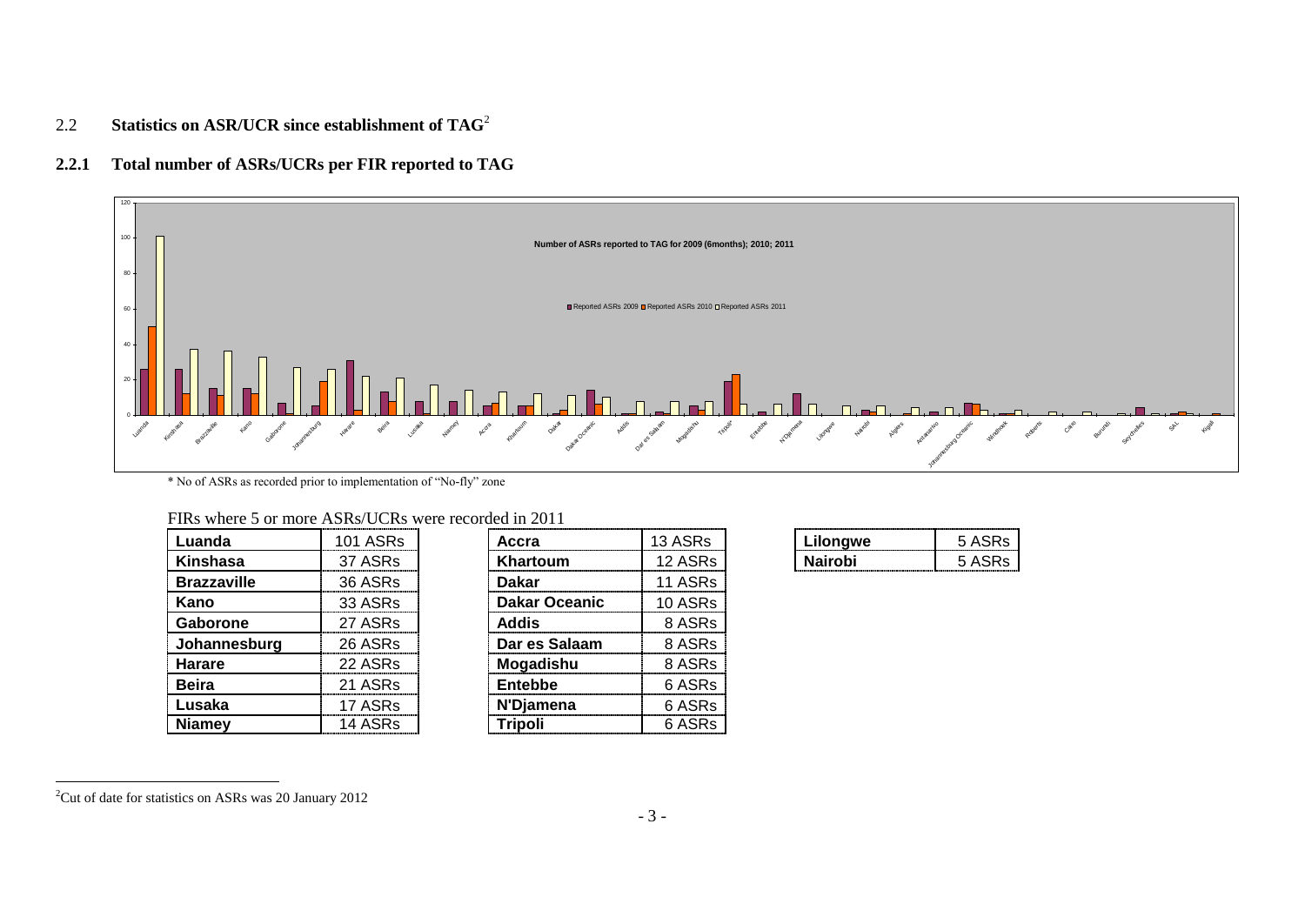2.2.2 **Percentage of feedback** received from ANSPs on reported ASRs/UCRs by TAG varies from FIR to FIR. It must be noted that due to deadline for submission of APIRG WP, there were no sufficient time for ANSPs to conduct investigation of ASRs that took place in November and December 2011.



TAG is concerned with lack of responsiveness / investigation of ATS reported incidents in 2011 from some ANSPs:

- 1) Within Luanda FIR 16 ATS related incidents were recorded without single investigation report either from ANSP or State. ARMA queries for 3 aircrafts that were found operating in RVSM airspace without RVSM approval are unanswered.
- 2) Within Addis Ababa FIR 4 ATS related incidents were recorded without single investigation report either from ANSP or State.
- 3) Equatorial Guinea did not provide single feedback to ARMA queries for 3 aircrafts that were found operating in RVSM airspace without RVSM approval.
- 4) Mauritania did not provide single feedback to ARMA queries for 3 aircrafts that were found operating in RVSM airspace without RVSM approval.
- 5) Tanzania did not provide single feedback to ARMA queries for 3 aircrafts that were found operating in RVSM airspace without RVSM approval.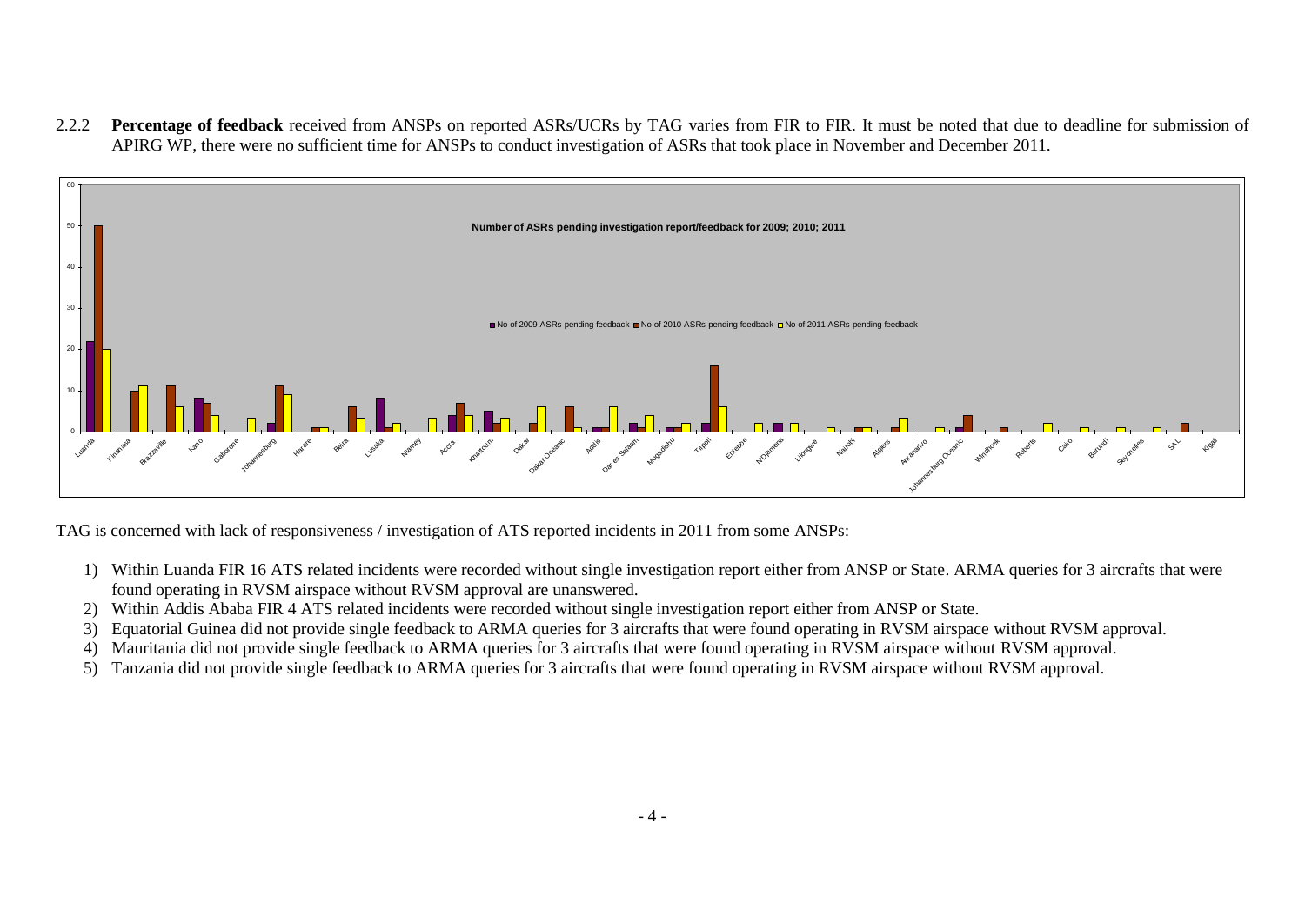## 2.2.3 ASRs/UCRs per type

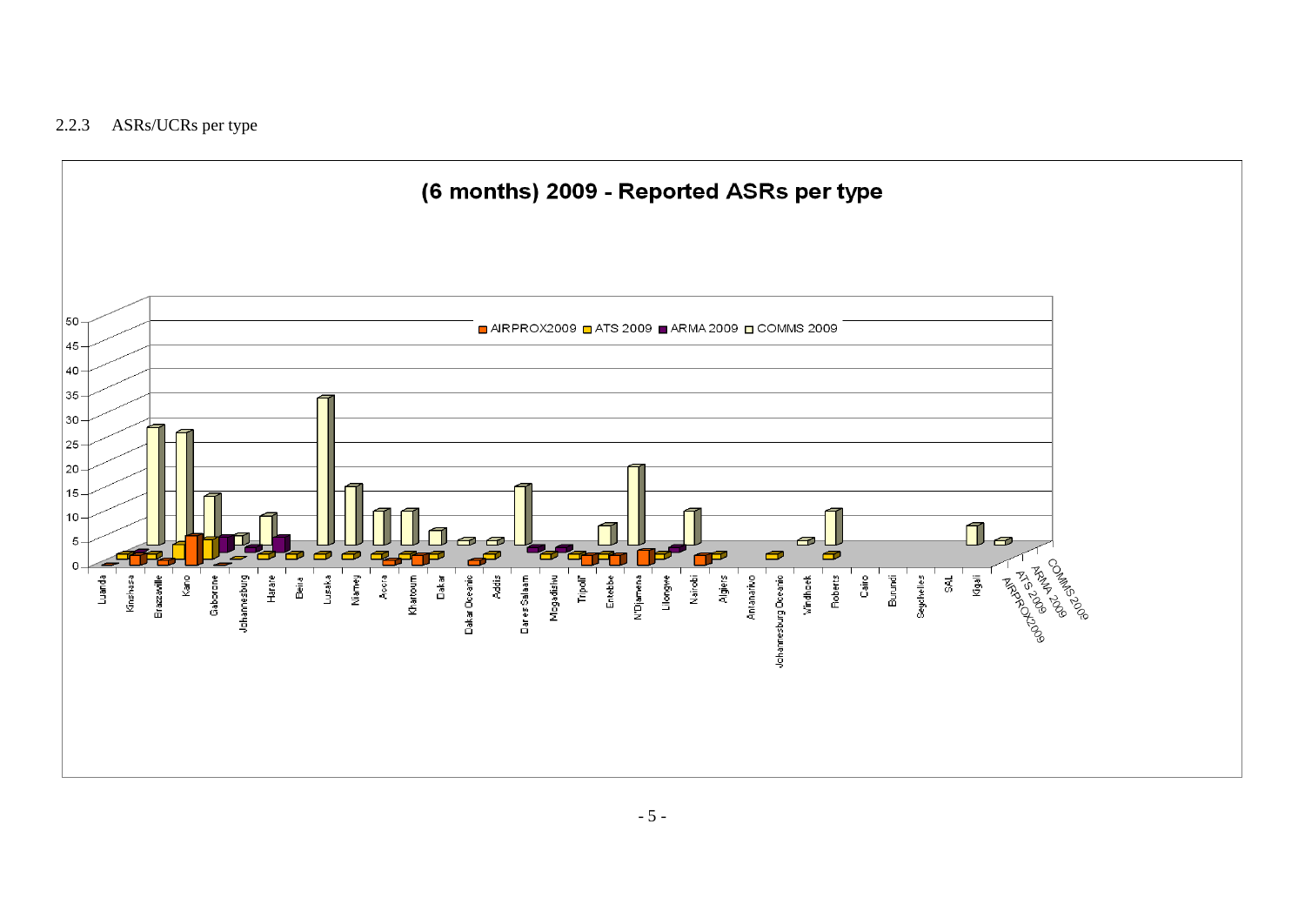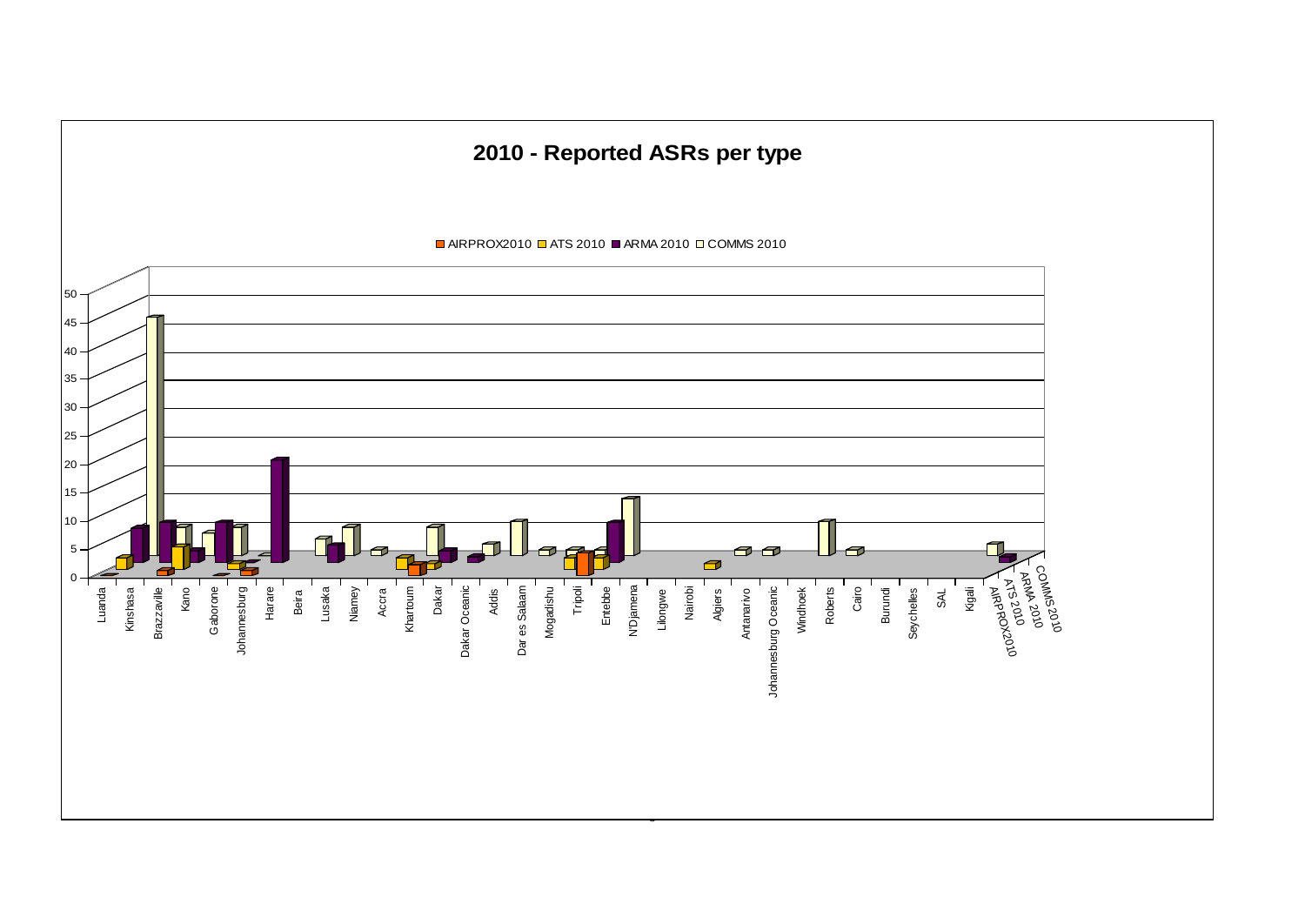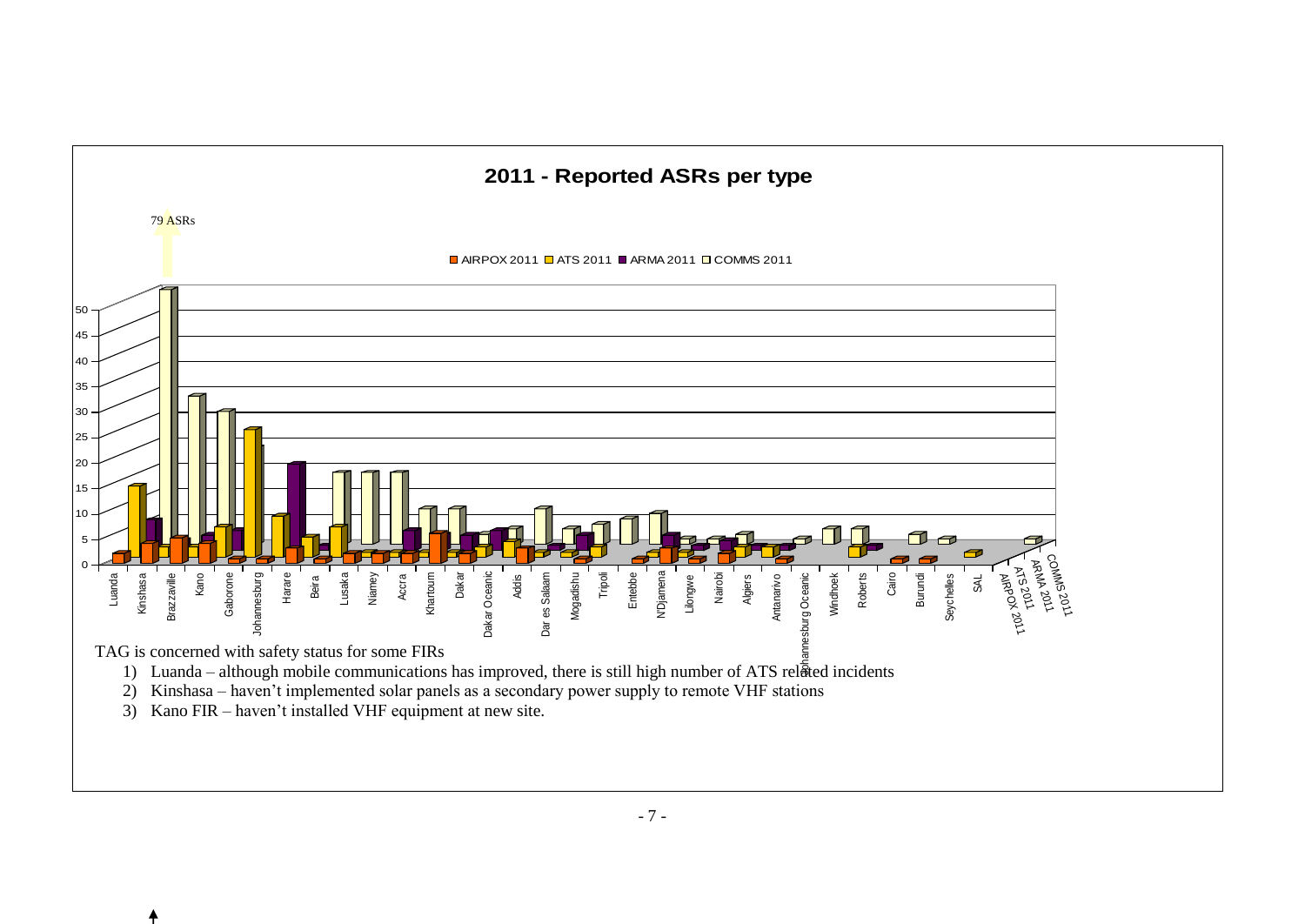2.2.4 Although number of reported occurrences from 2010 to 2011 has doubled, TAG has noted increase of AIRPROX occurrences in 2011 in comparison to previous years.